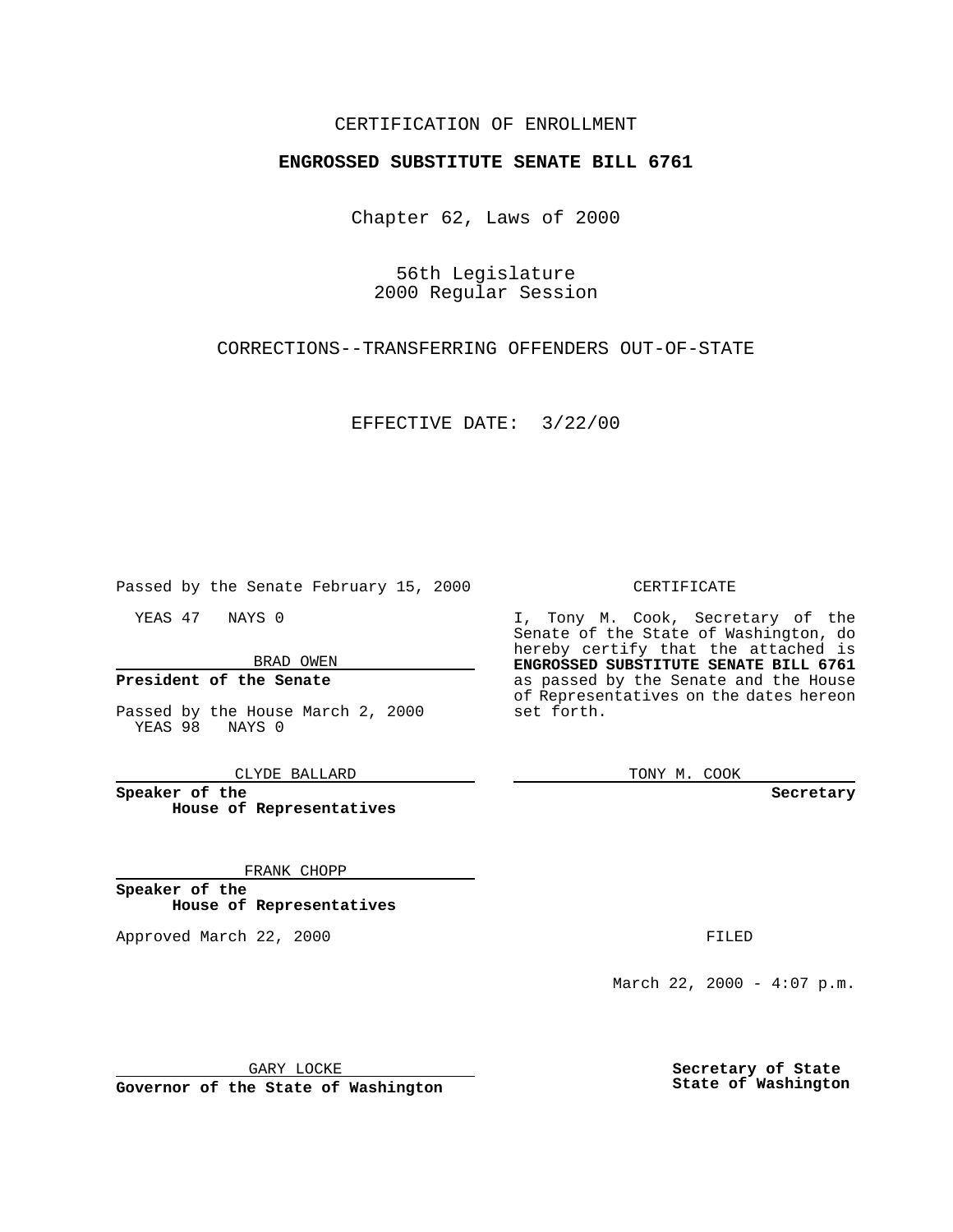## **ENGROSSED SUBSTITUTE SENATE BILL 6761** \_\_\_\_\_\_\_\_\_\_\_\_\_\_\_\_\_\_\_\_\_\_\_\_\_\_\_\_\_\_\_\_\_\_\_\_\_\_\_\_\_\_\_\_\_\_\_

\_\_\_\_\_\_\_\_\_\_\_\_\_\_\_\_\_\_\_\_\_\_\_\_\_\_\_\_\_\_\_\_\_\_\_\_\_\_\_\_\_\_\_\_\_\_\_

Passed Legislature - 2000 Regular Session

#### **State of Washington 56th Legislature 2000 Regular Session**

**By** Senate Committee on Human Services & Corrections (originally sponsored by Senator Hargrove; by request of Department of Corrections)

Read first time 02/04/00.

 AN ACT Relating to agreements for the operation of correctional facilities and programs in any other state; amending RCW 72.68.010 and 72.68.040; adding new sections to chapter 72.68 RCW; and declaring an emergency.

BE IT ENACTED BY THE LEGISLATURE OF THE STATE OF WASHINGTON:

 NEW SECTION. **Sec. 1.** A new section is added to chapter 72.68 RCW to read as follows:

 The legislature has in the past allowed funding for transfer of convicted felons to a private institution in another state. It is the legislature's intent to clarify the law to reflect that the secretary of corrections has authority to contract with private corporations to house felons out-of-state and has had that authority since before February 1, 1999, when specific authority to expend funds during specified bienniums was granted under RCW 72.09.050. The secretary has the authority to expend funds between February 1, 1999, and June 30, 2001, for contracts with private corporations to house felons out-of-state.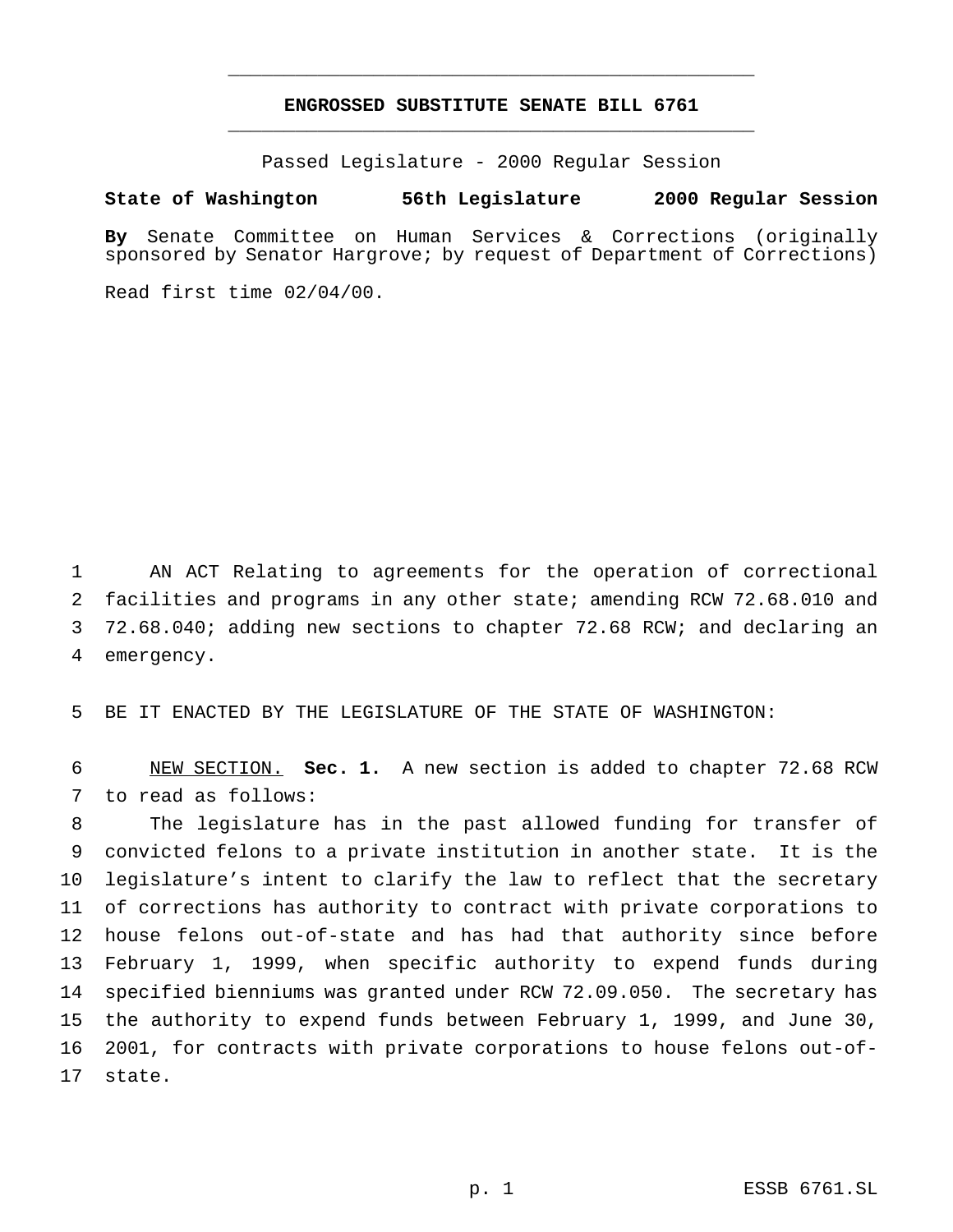**Sec. 2.** RCW 72.68.010 and 1983 c 255 s 10 are each amended to read as follows:

 (1) Whenever in its judgment the best interests of the state or the welfare of any prisoner confined in any penal institution will be better served by his or her transfer to another institution or to a foreign country of which the prisoner is a citizen or national, the secretary may effect such transfer consistent with applicable federal 8 laws and treaties. The secretary has the authority to transfer 9 offenders out-of-state to private or governmental institutions if the 10 secretary determines that transfer is in the best interest of the state 11 or the offender. The determination of what is in the best interest of 12 the state or offender may include but is not limited to considerations 13 of overcrowding, emergency conditions, or hardship to the offender. In 14 determining whether the transfer will impose a hardship on the 15 offender, the secretary shall consider: (a) The location of the offender's family and whether the offender has maintained contact with 17 members of his or her family; (b) whether, if the offender has maintained contact, the contact will be significantly disrupted by the 19 transfer due to the family's inability to maintain the contact as a result of the transfer; and (c) whether the offender is enrolled in a vocational or educational program that cannot reasonably be resumed if 22 the offender is returned to the state.

 (2) If directed by the governor, the secretary shall, in carrying out this section and RCW 43.06.350, adopt rules under chapter 34.05 RCW to effect the transfer of prisoners requesting transfer to foreign countries.

 **Sec. 3.** RCW 72.68.040 and 1981 c 136 s 117 are each amended to read as follows:

 The secretary may contract with the authorities of the federal 30 government, or the authorities of any state of the United States, 31 private companies in other states, or  $((\theta f))$  any county or city in this state providing for the detention in an institution or jail operated by 33 such ((governmental unit)) entity, ((of)) for prisoners convicted of a felony in the courts of this state and sentenced to a term of imprisonment therefor in a state correctional institution for convicted felons under the jurisdiction of the department. After the making of a contract under this section, prisoners sentenced to a term of imprisonment in a state correctional institution for convicted felons